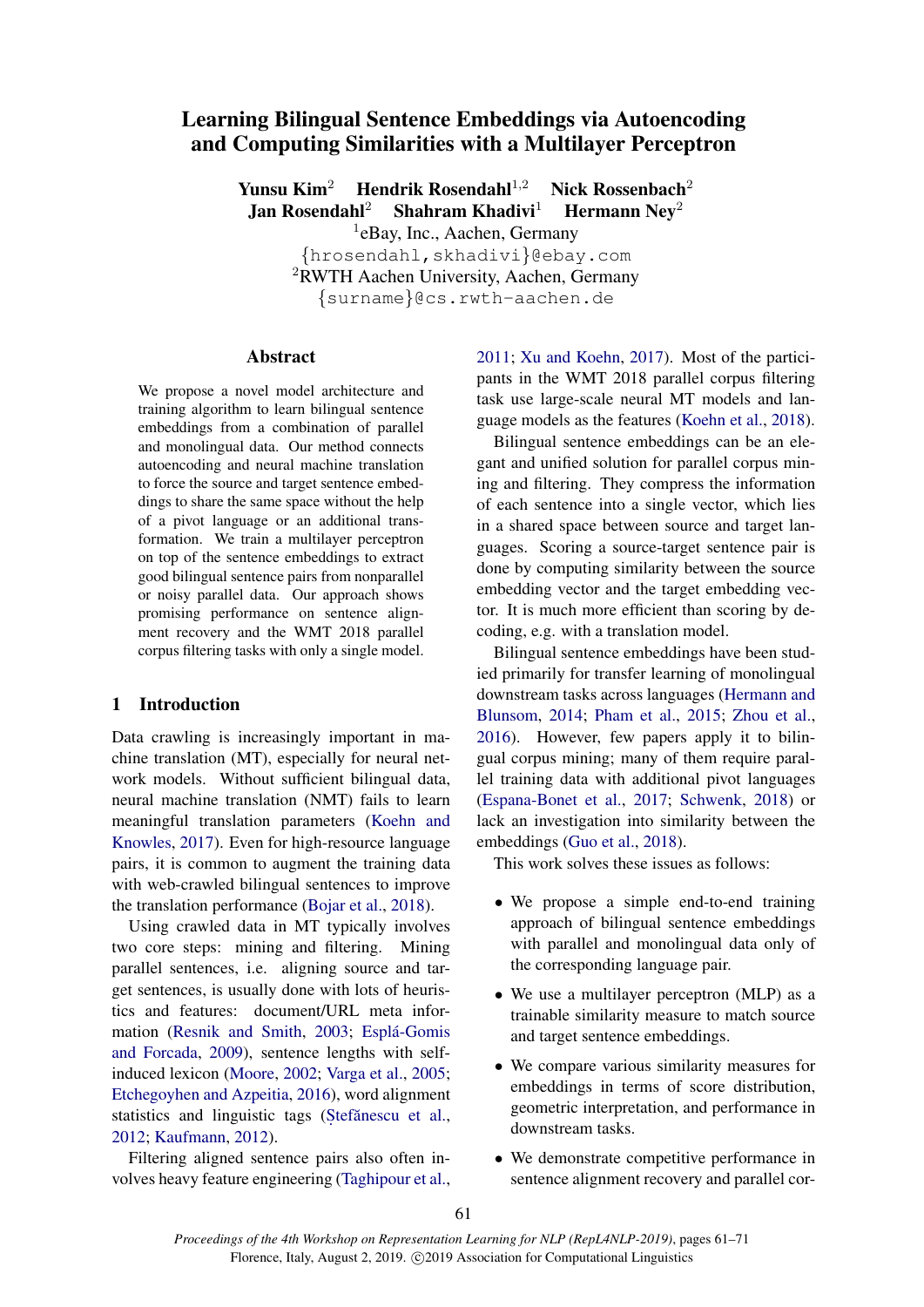pus filtering tasks without a complex combination of translation/language models.

• We analyze the effect of negative examples on training an MLP similarity, using different levels of negativity.

# 2 Related Work

Bilingual representation of a sentence was at first built by averaging pre-trained bilingual word embeddings [\(Huang et al.,](#page-9-9) [2012;](#page-9-9) [Klementiev et al.,](#page-9-10) [2012\)](#page-9-10). The compositionality from words to sentences is integrated into end-to-end training in [Hermann and Blunsom](#page-9-6) [\(2014\)](#page-9-6).

Explicit modeling of a sentence-level bilingual embedding was first discussed in [Chandar et al.](#page-9-11) [\(2013\)](#page-9-11), training an autoencoder on monolingual sentence embeddings of two languages. [Pham](#page-10-6) [et al.](#page-10-6) [\(2015\)](#page-10-6) jointly learn bilingual sentence and word embeddings by feeding a shared sentence embedding to n-gram models. [Zhou et al.](#page-10-7) [\(2016\)](#page-10-7) add document-level alignment information to this model as a constraint in training.

Recently, sequence-to-sequence NMT models were adapted to learn cross-lingual sentence embeddings. [Schwenk and Douze](#page-10-9) [\(2017\)](#page-10-9) connect multiple source encoders to a shared decoder of a pivot target language, forcing the consistency of encoder representations. [Schwenk](#page-10-8) [\(2018\)](#page-10-8) extend this work to use a single encoder for many source languages. Both methods rely on N-way parallel training data, which are seriously limited to certain languages and domains. [Artetxe and Schwenk](#page-9-12) [\(2018b\)](#page-9-12) relax this data condition to pairwise parallel data including the pivot language, but it is still unrealistic for many scenarios (see Section [4.2\)](#page-5-0). In contrast, our method needs only parallel and monolingual data for source and target languages of concern without any pivot languages.

[Hassan et al.](#page-9-13) [\(2018\)](#page-9-13) train a bidirectional NMT model with a single encoder-decoder, taking the average of top-layer encoder states as the sentence embedding. They do not include any details on the data or translation performance before/after the filtering with this embedding. [Junczys-Dowmunt](#page-9-14) [\(2018\)](#page-9-14) apply this method to WMT 2018 parallel corpus filtering task, yet showing significantly worse performance than a combination of translation/language models. Our method shows comparable results to such model combinations in the same task.

feedforward network and use the parallel sentences as input to the two encoders. Similarly to our work, the feedforward network measures the similarity of sentence pairs, except that the source and target sentence embeddings are combined via dot product instead of concatenation. Their model, however, is not directly optimizing the source and target sentences to be translations of each other; it only attaches two encoders in the output level without a decoder.

Based on the model of [Artetxe and Schwenk](#page-9-12) [\(2018b\)](#page-9-12), [Artetxe and Schwenk](#page-9-15) [\(2018a\)](#page-9-15) scale cosine similarity between sentence embeddings with average similarity of the nearest neighbors. Searching for the nearest neighbors among hundreds of millions of sentences may cause a huge computational problem. On the other hand, our similarity calculation is much quicker and support batch computation while preserving strong performance in parallel corpus filtering.

Neither of the above-mentioned methods utilize monolingual data. We integrate autoencoding into NMT to maximize the usage of parallel and monolingual data together in learning bilingual sentence embeddings.

### 3 Bilingual Sentence Embeddings

A bilingual sentence embedding function maps sentences from both the source and target language into a single joint vector space. Once we obtain such a space, we can search for a similar target sentence embedding given a source sentence embedding, or vice versa.

# 3.1 Model

In this work, we learn bilingual sentence embeddings via NMT and autoencoding given parallel and monolingual corpora. Since our purpose is to pair source and target sentences, translation is a natural base task to connect sentences in two different languages. We adopt a basic encoderdecoder approach from [Sutskever et al.](#page-10-10) [\(2014\)](#page-10-10). The encoder produces a fixed-length embedding of a source sentence, which is used by the decoder to generate the target hypothesis.

First, the encoder takes a source sentence  $f_1^J$  =  $f_1, ..., f_j, ..., f_J$  (length J) as input, where each  $f_j$ is a source word. It computes hidden representations  $\mathbf{h}_j \in \mathbb{R}^D$  for all source positions j:

[Guo et al.](#page-9-8) [\(2018\)](#page-9-8) replace the decoder with a

$$
\mathbf{h}_1^J = \text{enc}_{\text{src}}(f_1^J) \tag{1}
$$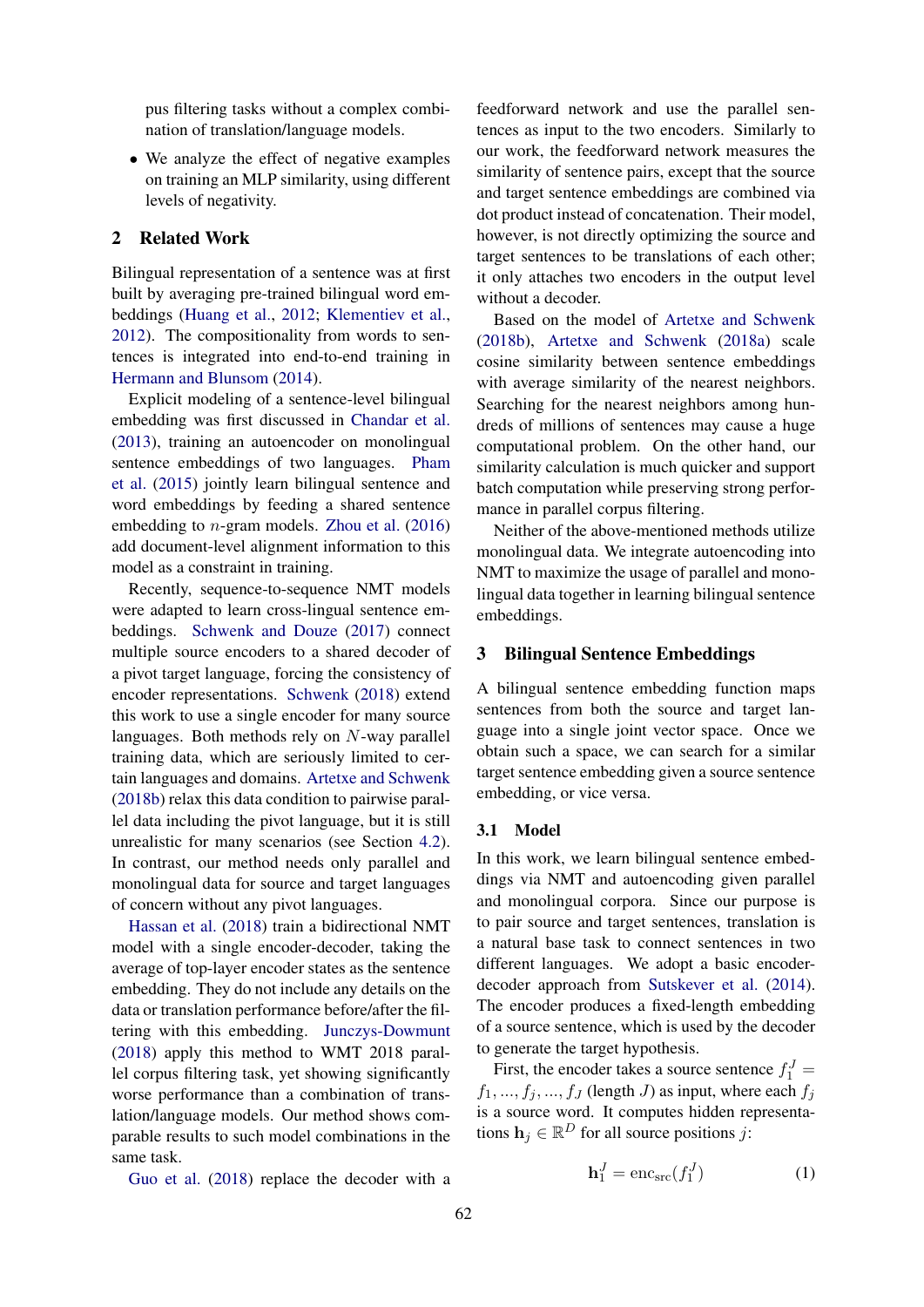<span id="page-2-1"></span>

Figure 1: Our proposed model for learning bilingual sentence embeddings. A decoder (above) is shared over two encoders (below). The decoder accepts a maxpooled representation from either one of the encoders as its first state  $s_0$ , depending on the training objective (Equation [7](#page-2-0) and [8\)](#page-3-0).

 $enc<sub>src</sub>$  is implemented as a bidirectional recurrent neural network (RNN). We denote a target output sentence by  $e_1^I = e_1, ..., e_i, ..., e_I$  (length *I*). The decoder is an unidirectional RNN whose internal state for a target position  $i$  is:

$$
\mathbf{s}_i = \text{dec}(\mathbf{s}_{i-1}, e_{i-1}) \tag{2}
$$

where its initial state is element-wise max-pooling of the encoder representations  $\mathbf{h}_1^J$ :

$$
\mathbf{s}_0 = \text{maxpool}(\mathbf{h}_1^J)
$$
  
= 
$$
\begin{bmatrix} \max_{j=1,\dots,J} \mathbf{h}_{j1}, \dots, \max_{j=1,\dots,J} \mathbf{h}_{jD} \end{bmatrix}^\top
$$
 (3)

We empirically found that the max-pooling performs much better than averaging or choosing the first  $(h_1)$  or last  $(h_J)$  representation. Finally, an output layer predicts a target word  $e_i$ :

$$
p_{\theta}(e_i|e_1^{i-1}, f_1^J) = \text{softmax}(\text{linear}(\mathbf{s}_i)) \qquad (4)
$$

where  $\theta$  denotes a set of model parameters.

Note that the decoder has access to the source sentence only through  $s_0$ , which we take as the sentence embedding of  $f_1^J$ . This assumes that the source sentence embedding contains sufficient information for translating to a target sentence, which is desired for a bilingual embedding space.

However, this plain NMT model can generate only source sentence embeddings through the encoder. The decoder cannot process a new target

sentence without a proper source language input. We can perform decoding with an empty source input and take the last decoder state  $s_I$  as the sentence embedding of  $e_1^I$ , but it is not compatible with the source embedding and contradicts the way in which the model is trained.

Therefore, we attach another encoder of the target language to the same (target) decoder:

$$
\bar{\mathbf{h}}_1^I = \text{enc}_{\text{tgt}}(e_1^I) \tag{5}
$$

$$
\mathbf{s}_0 = \begin{bmatrix} \max_{i=1,\dots,I} \bar{\mathbf{h}}_{i1}, \ \dots, \ \max_{i=1,\dots,I} \bar{\mathbf{h}}_{iD} \end{bmatrix}^\top \qquad (6)
$$

 $\text{enc}_{\text{tgt}}$  has the same architecture as  $\text{enc}_{\text{src}}$ . The model has now an additional information flow from a target input sentence to the same target (output) sentence, also known as sequential autoencoder [\(Li et al.,](#page-10-11) [2015\)](#page-10-11).

Figure [1](#page-2-1) is a diagram of our model. A decoder is shared between NMT and autoencoding parts; it takes either source or target sentence embedding and does not differentiate between the two when producing an output. The two encoders are constrained to provide mathematically consistent representations over the languages (to the decoder).

Note that our model does not have any attention component [\(Bahdanau et al.,](#page-9-16) [2014\)](#page-9-16). The attention mechanism in NMT makes the decoder attend to encoder representations at all source positions. This is counterintuitive for our purpose; we need to optimize the encoder to produce a single representation vector, but the attention model allows the encoder to distribute information over many different positions. In our initial experiments, the same model with the attention mechanism showed exorbitantly bad performance, so we removed it in the main experiments of Section [4.](#page-4-0)

#### 3.2 Training and Inference

Let  $\theta_{\text{enc}}$ ,  $\theta_{\text{enc}_{\text{tot}}}$ , and  $\theta_{\text{dec}}$  the parameters of the source encoder, the target encoder, and the (shared) decoder, respectively. Given a parallel corpus  $P$  and a target monolingual corpus  $\mathcal{M}_{\text{tet}}$ , the training criterion of our model is the cross-entropy on two input-output paths. The NMT objective (Equation [7\)](#page-2-0) is for training  $\theta_1$  =  $\{\theta_{\text{enc}_{src}}, \theta_{\text{dec}}\}$ , and the autoencoding objective (Equation [8\)](#page-3-0) is for training  $\theta_2 = {\theta_{\text{enctot}}}$ ,  $\theta_{\text{dec}}$ ):

<span id="page-2-0"></span>
$$
L_{\rm emb}(\theta) = -\sum_{(f_1^J, e_1^I) \in \mathcal{P}} \log p_{\theta_1}(e_1^I | f_1^J) \tag{7}
$$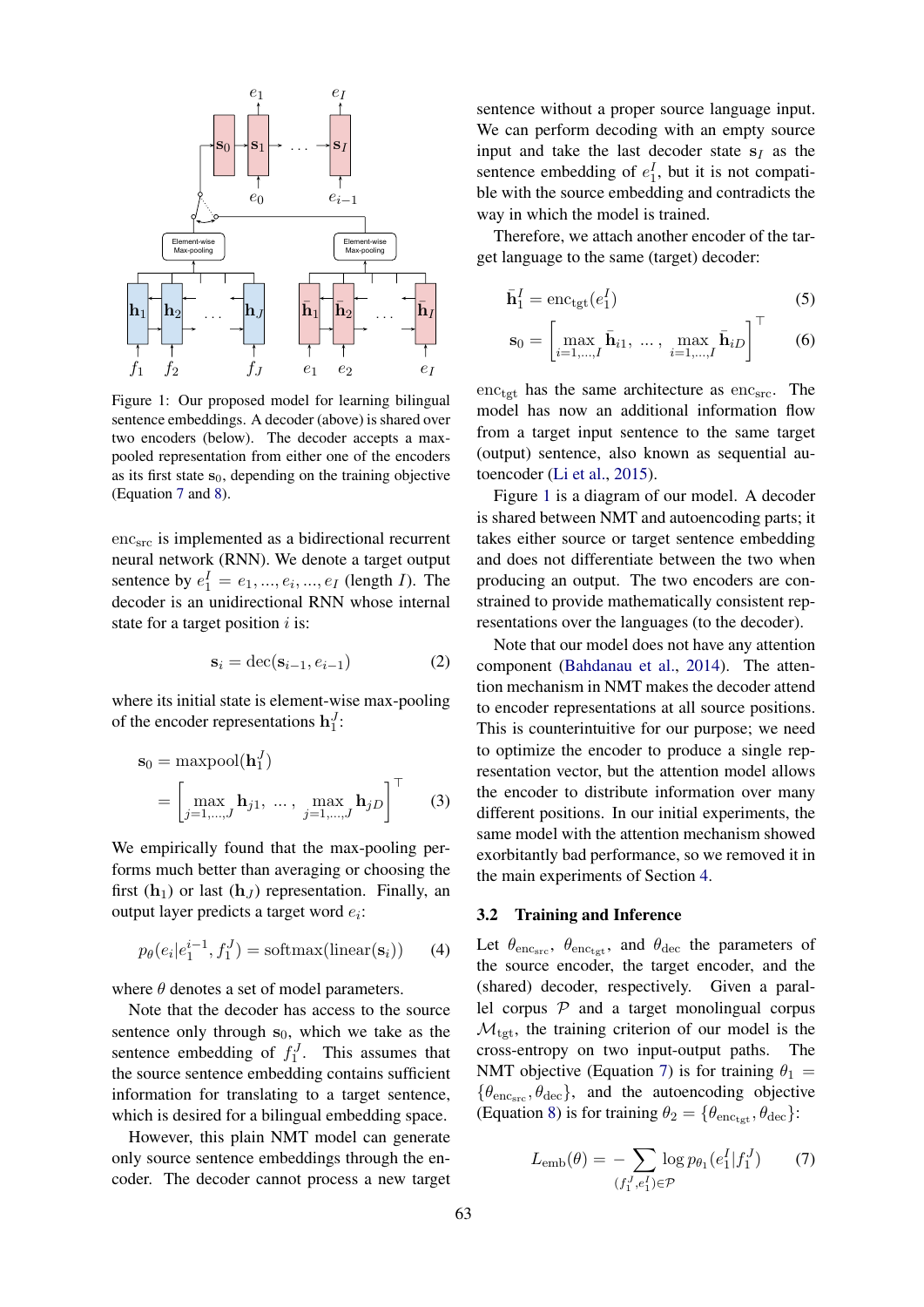$$
-\sum_{e_1^I \in \mathcal{M}_{\text{tgt}}} \log p_{\theta_2}(e_1^I | e_1^I) \tag{8}
$$

where  $\theta = {\theta_1, \theta_2}$ . During the training, each mini-batch contains examples of the both objectives with a 1:1 ratio. In this way, we prevent one encoder from being optimized more than the other, forcing the two encoders produce balanced sentence embeddings that fit to the same decoder.

The autoencoding part can be trained with a separate target monolingual corpus. To provide a stronger training signal for the shared embedding space, we use also the target side of  $P$ ; the model learns to produce the same target sentence from the corresponding source and target inputs.

In order to guide the training to bilingual representations, we initialize the word embedding layers with a pre-trained bilingual word embedding. The word embedding for each language is trained with a skip-gram algorithm [\(Mikolov et al.,](#page-10-12) [2013\)](#page-10-12), later mapped across the languages with adversarial training [\(Conneau et al.,](#page-9-17) [2018\)](#page-9-17) and self-dictionary refinements [\(Artetxe et al.,](#page-9-18) [2017\)](#page-9-18).

Our model can be built also in the opposite direction, i.e. with a target-to-source NMT model and a source autoencoder:

$$
L_{\rm emb}(\theta) = -\sum_{(f_1^J, e_1^I) \in \mathcal{P}} \log p_{\theta_2}(f_1^J | e_1^I)
$$
(9)

$$
-\sum_{f_1^J \in \mathcal{M}_{\text{src}}} \log p_{\theta_1}(f_1^J | f_1^J) \tag{10}
$$

Once the model is trained, we need only the encoders to query sentence embeddings. Let a and **b** be embeddings of a source sentence  $f_1^J$  and a target sentence  $e_1^I$ , respectively:

$$
\mathbf{a} = \text{maxpool}(\text{enc}_{\text{src}}(f_1^J)) \tag{11}
$$

$$
\mathbf{b} = \text{maxpool}(\text{enc}_{\text{tgt}}(e_1^I)) \tag{12}
$$

#### 3.3 Computing Similarities

The next step is to evaluate how close the two embeddings are to each other, i.e. to compute a similarity measure between them. In this paper, we consider two types of similarity measures.

Predefined mathematical functions Cosine similarity is a conventional choice for measuring the similarity in vector space modeling of information retrieval or text mining [\(Singhal,](#page-10-13) [2001\)](#page-10-13). It computes the angle between two vectors (rotation) and ignore the lengths:

$$
\cos(\mathbf{a}, \mathbf{b}) = \frac{\mathbf{a} \cdot \mathbf{b}}{\|\mathbf{a}\| \|\mathbf{b}\|}
$$
(13)

<span id="page-3-0"></span>Euclidean distance indicates how much distance must be traveled to move from the end of a vector to that of the other (transition). We reverse this distance to use it as a similarity measure:

$$
Euclidean(\mathbf{a}, \mathbf{b}) = -\|\mathbf{a} - \mathbf{b}\|
$$
 (14)

However, these simple measures, i.e. a single rotation or transition, might not be sufficient to define the similarity of complex natural language sentences across different languages. Also, the learned joint embedding space is not necessarily perfect in the sense of vector space geometry; even if we train it with a decent algorithm, the structure and quality of the embedding space are highly dependent on the amount of parallel training data and its domain. This might hinder the simple functions from working well for our purpose.

Trainable multilayer perceptron To model relations of sentence embeddings by combining rotation, shift, and even nonlinear transformations, We train a small multilayer perceptron (MLP) [\(Bishop et al.,](#page-9-19) [1995\)](#page-9-19) and use it as a similarity measure. We design the MLP network  $q(\mathbf{a}, \mathbf{b})$  as a simple binary classifier whose input is a concatenation of source and target sentence embeddings:  $[a; b]^\top$ . It is passed through feedforward hidden layers with nonlinear activations. The output layer has a single node with sigmoid activation, representing how probable the source and target sentences are translations of each other.

To train this model, we must have positive examples (real parallel sentence pairs,  $P_{\text{pos}}$ ) and negative examples (nonparallel or noisy sentence pairs,  $P_{\text{neg}}$ ). The training criterion is:

<span id="page-3-1"></span>
$$
L_{\text{sim}} = -\sum_{(\mathbf{a},\mathbf{b}) \in \mathcal{P}_{\text{pos}}} \log q(\mathbf{a}, \mathbf{b})
$$

$$
-\sum_{(\mathbf{a},\mathbf{b}) \in \mathcal{P}_{\text{neg}}} (1 - \log q(\mathbf{a}, \mathbf{b})) \tag{15}
$$

which naturally fits to the main task of interest: parallel corpus filtering (Section [4.2\)](#page-5-0). Note that the output of the MLP can be quite biased to the extremes (0 or 1) in order to clearly distinguish good and bad examples. This has both advantages and disadvantages as explained in Section [5.1.](#page-5-1)

Our MLP similarity can be optimized differently for each embedding space. Furthermore, the user can inject domain-specific knowledge into the MLP similarity by training only with in-domain parallel data. The resulting MLP would devalue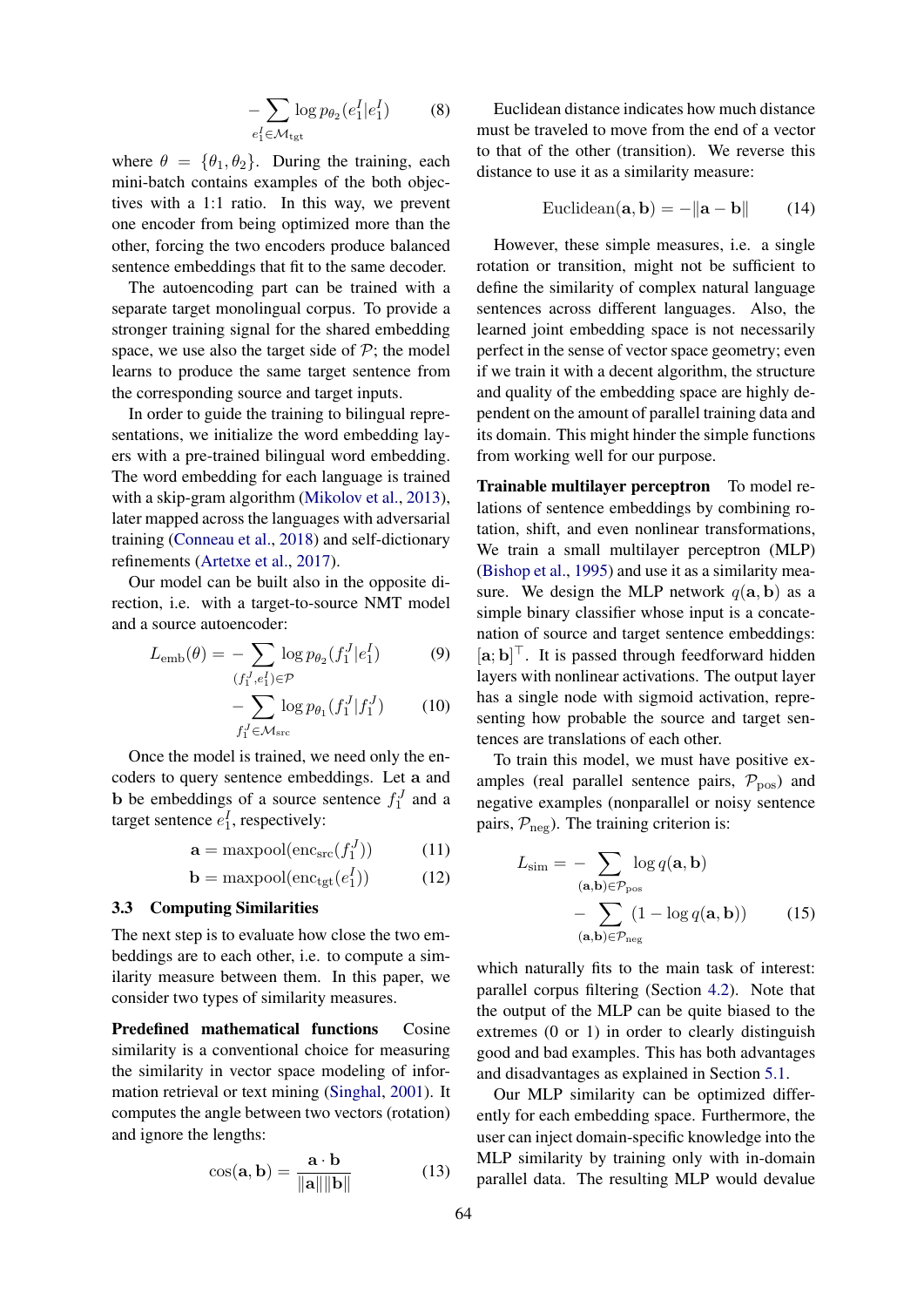not only nonparallel sentence pairs but also outof-domain instances.

# <span id="page-4-0"></span>4 Evaluation

We evaluated our bilingual sentence embedding and the MLP similarity on two tasks: sentence alignment recovery and parallel corpus filtering. The sentence embedding was trained with WMT 2018 English-German parallel data and 100M German sentences from the News Crawl mono-lingual data<sup>[1](#page-4-1)</sup>, where we use German as the autoencoded language. All sentences were lowercased and limited to the length of 60. We learned the byte pair encoding [\(Sennrich et al.,](#page-10-14) [2016\)](#page-10-14) jointly for the two languages with 20k merge operations. We pre-trained bilingual word embeddings on 100M sentences from the News Crawl data for each language using FASTTEXT [\(Bojanowski](#page-9-20) [et al.,](#page-9-20) [2017\)](#page-9-20) and MUSE [\(Conneau et al.,](#page-9-17) [2018\)](#page-9-17).

Our sentence embedding model has 1-layer RNN encoder/decoder, where the word embedding and hidden layers have a size of 512. The training was done with stochastic gradient descent with initial learning rate of 1.0, batch size of 120 sentences, and maximum 800k updates. After 100k updates, we reduced the learning rate by a factor of 0.9 for every 50k updates.

Our MLP similarity model has 2 hidden layers of size 512 with ReLU [\(Nair and Hinton,](#page-10-15) [2010\)](#page-10-15), trained with SCIKIT-LEARN [\(Pedregosa](#page-10-16) [et al.,](#page-10-16) [2011\)](#page-10-16) with maximum 1,000 updates. For a positive training set, we used newstest2007-2015 from WMT (around 21k sentences). Unless otherwise noted, we took a comparable size of negative examples from the worst-scored sentence pairs of ParaCrawl[2](#page-4-2) English-German corpus. The scoring was done with our bilingual sentence embedding and cosine similarity.

Note that the negative examples are selected via cosine similarity but the similarity values are not used in the MLP training (Equation [15\)](#page-3-1). Thus it does not learn to mimic the cosine similarity function again, but has a new sorting of sentence pairs—also encoding the domain information.

#### 4.1 Sentence Alignment Recovery

In this task, we corrupt the sentence alignments of a parallel test set by shuffling one side, and find

the original alignments; also known as corpus reconstruction [\(Schwenk and Douze,](#page-10-9) [2017\)](#page-10-9).

Given a source sentence, we compute a similarity score with every possible target sentence in the data and take the top-scored one as the alignment. The error rate is the number of incorrect sentence alignments divided by the total number of sentences. We compute this also in the opposite direction and take an average of the two error rates. It is an intrinsic evaluation for parallel corpus mining. We choose two test sets: WMT newstest2018 (2998 lines) and IWSLT tst2015 (1080 lines).

As baselines, we used character-level Levenshtein distance and length-normalized posterior scores of German→English/English→German NMT models. Each NMT model is a 3-layer base Transformer [\(Vaswani et al.,](#page-10-17) [2017\)](#page-10-17) trained on the same training data as the sentence embedding.

<span id="page-4-3"></span>

|                                | Error $\lceil\% \rceil$ |           |
|--------------------------------|-------------------------|-----------|
| Method                         |                         | WMT IWSLT |
| Levenshtein distance           | 37.4                    | 54.6      |
| NMT de-en $+$ en-de            | 1.7                     | 13.3      |
| Our method (Cosine similarity) | 4.3                     | 13.8      |
| Our method (MLP similarity)    | 89 9                    | 72.6      |

Table 1: Sentence alignment recovery results. Our method results use cosine similarity except the last row.

Table [1](#page-4-3) shows the results. The Levenshtein distance gives a poor performance. NMT models are better than the other methods, but takes too long to compute posteriors for all possible pairs of source and target sentences (about 12 hours for the WMT test set). This is absolutely not feasible for a real mining task with hundreds of millions of sentences.

Our bilingual sentence embeddings (with using cosine similarity) show error rates close to the NMT models, especially in the IWSLT test set. Computing similarities between embeddings is extremely fast (about 3 minutes for the WMT test set), which perfectly fits to mining scenarios.

However, the MLP similarity performs bad in aligning sentence pairs. Given a source sentence, it puts all reasonably similar target sentences to the score 1 and does not precisely distinguish between them. Detailed investigation of this behavior is in Section [5.1.](#page-5-1) As we will find out, this is ironically very effective in parallel corpus filtering.

<span id="page-4-2"></span><span id="page-4-1"></span><sup>1</sup> http://www.statmt.org/wmt18/translation-task.html 2 https://www.paracrawl.eu/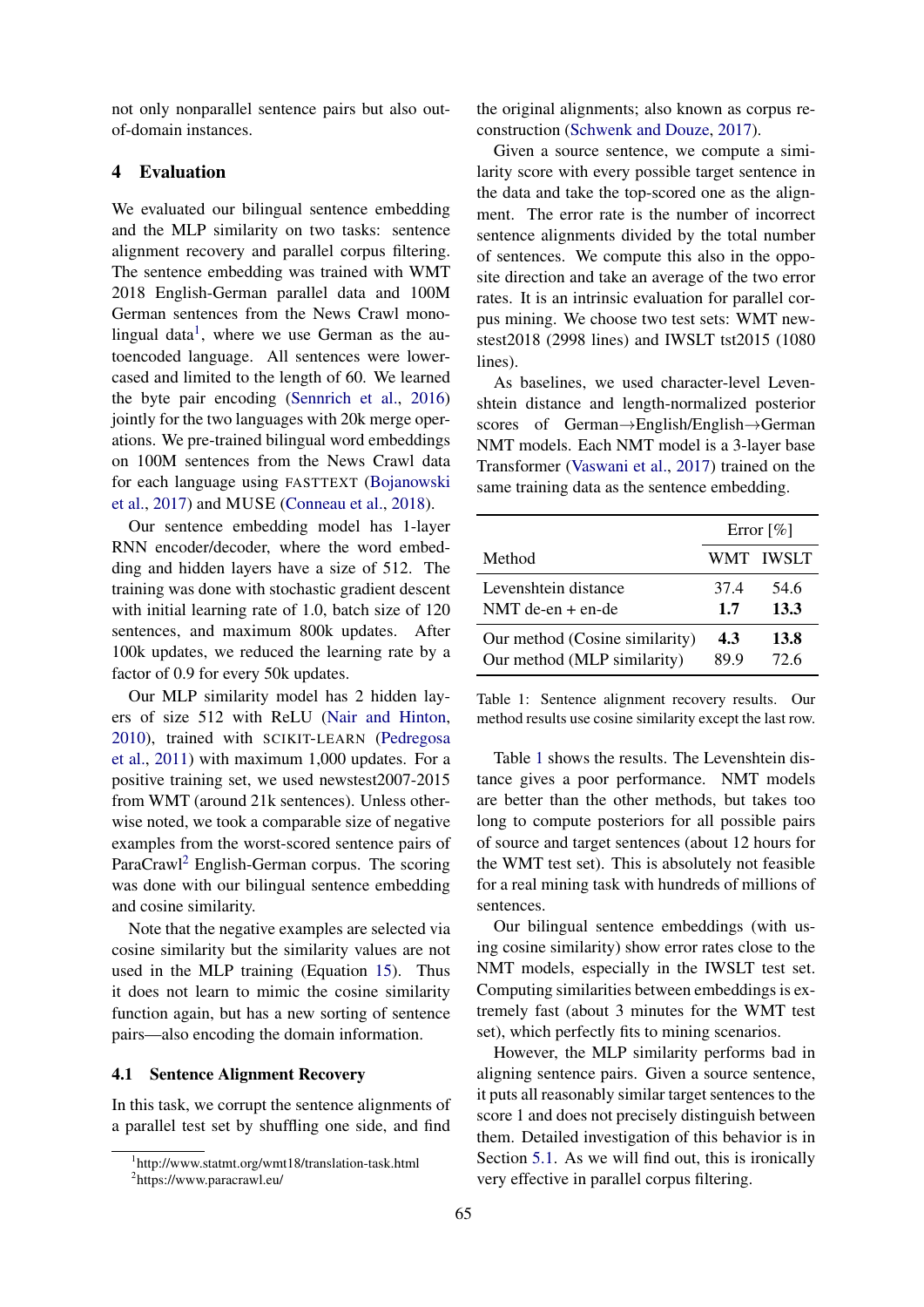<span id="page-5-2"></span>

|                                                 | BLEU $\lceil \% \rceil$ |             |             |             |
|-------------------------------------------------|-------------------------|-------------|-------------|-------------|
|                                                 | 10M words               |             | 100M words  |             |
| Method                                          | test $2017$             | test $2018$ | test $2017$ | test $2018$ |
| Random sampling                                 | 19.1                    | 23.1        | 23.2        | 29.3        |
| Pivot-based embedding (Schwenk and Douze, 2017) | 26.1                    | 32.4        | 30.0        | 37.5        |
| NMT + LM, 4 models (Rossenbach et al., 2018)    | 29.1                    | 35.2        | 31.3        | <b>38.2</b> |
| Our method (cosine similarity)                  | 23.0                    | 28.4        | 27.9        | 34.4        |
| Our method (MLP similarity)                     | 29.2                    | 35.4        | 30.6        | 37.5        |

Table 2: Parallel corpus filtering results (German→English).

#### <span id="page-5-0"></span>4.2 Parallel Corpus Filtering

We also test our methods in the WMT 2018 parallel corpus filtering task [\(Koehn et al.,](#page-9-5) [2018\)](#page-9-5).

Data The task is to score each line of a very noisy, web-crawled corpus of 104M parallel lines (ParaCrawl English-German). We pre-filtered the given raw corpus with the heuristics of [Rossen](#page-10-18)[bach et al.](#page-10-18) [\(2018\)](#page-10-18). Only the data for WMT 2018 English-German news translation task is allowed to train scoring models. The evaluation procedure is: subsample top-scored lines which amounts to 10M/100M words, train a small NMT model with the subsampled data, and check its translation performance. We follow the official pipeline except that we train 3-layer Transformer NMT model using Sockeye [\(Hieber et al.,](#page-9-21) [2017\)](#page-9-21) for evaluation.

Baselines We have three comparative baselines: 1) random sampling, 2) bilingual sentence embedding learned with a third pivot target language [\(Schwenk and Douze,](#page-10-9) [2017\)](#page-10-9), 3) combination of source-to-target/target-to-source NMT and source/target LM [\(Rossenbach et al.,](#page-10-18) [2018\)](#page-10-18), a topranked system in the official evaluation.

Note that the second method violates the official data condition of the task since it requires parallel data in German-Pivot and English-Pivot. This method is not practical when learning multilingual embeddings for English and other languages, since it is hard to collect pairwise parallel data involving a non-English pivot language (except among European languages). We trained this method with N-way parallel UN corpus [\(Ziemski](#page-10-19) [et al.,](#page-10-19) [2016\)](#page-10-19) with French as the pivot language. The size of this model is the same as that of our autoencoding-based model except the word embedding layers.

The results are shown in Table [2,](#page-5-2) where cosine

similarity was used by default for sentence embedding methods except the last row. Pivot-based sentence embedding [\(Schwenk and Douze,](#page-10-9) [2017\)](#page-10-9) improves upon the random sampling, but it has an impractical data condition. The four-model combination of NMT models and LMs [\(Rossenbach](#page-10-18) [et al.,](#page-10-18) [2018\)](#page-10-18) provide 1-3% more BLEU improvement. Note that, for the third method, each model costs 1-2 weeks to train.

Our bilingual sentence embedding method greatly improves over the random sampling baseline up to 5.3% BLEU in the 10M-word case and 5.1% BLEU in the 100M-word case. With our MLP similarity, the improvement in BLEU is up to 12.3% and 8.2% in the 10M-word case and the 100M-word case, respectively. It outperforms the pivot-based embedding method significantly and gets close to the performance of the four-model combination. Note that we use only a single model trained with only given parallel/monolingual data for the corresponding language pair, i.e. English-German. In contrast to sentence alignment recovery experiments, the MLP similarity boosts the filtering performance by a large margin.

### 5 Analysis

In this section, we provide more in-depth analyses to compare 1) various similarity measures and 2) different choices of the negative training set for the MLP similarity model.

#### <span id="page-5-1"></span>5.1 Similarity Measures

In Table [3,](#page-6-0) we compare sentence alignment recovery performance with different similarity measures.

Euclidean distance shows a worse performance than cosine similarity. This means that in a sentence embedding space, we should consider rotation more than transition when comparing two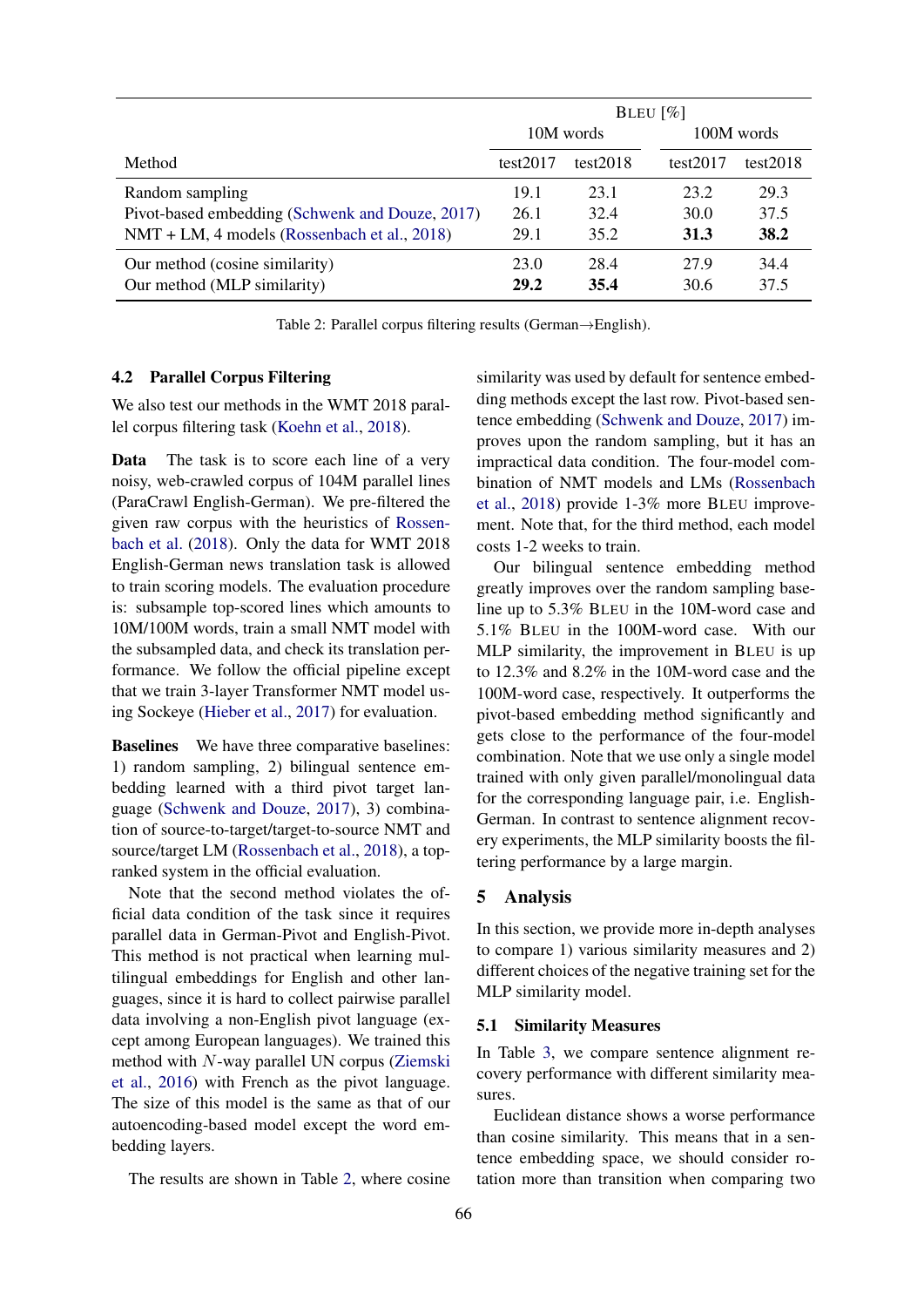<span id="page-6-0"></span>

|             | Error $\lceil\% \rceil$ |       |         |
|-------------|-------------------------|-------|---------|
| Similarity  | de-en                   | en-de | Average |
| Euclidean   | 79                      | 99.8  | 53.8    |
| Cosine      | 43                      | 42    | 4.3     |
| <b>CSLS</b> | 1.9                     | 2.2   | 2.1     |
| MLP         | 85.0                    | 94.8  | 89.9    |

Table 3: Sentence alignment recovery results with different similarity measures (newstest2018).

vectors. Particularly, the English→German direction has a peculiarly bad result with Euclidean distance. This is due to a hubness problem in a highdimensional space, where some vectors are highly likely to be nearest neighbors of many others.

<span id="page-6-1"></span>

Figure 2: Schematic diagram of the hubness problem. Filled circles indicate German sentence embeddings, while empty circles denote English sentence embeddings. All embeddings are assumed to be normalized.

Figure [2](#page-6-1) illustrates that Euclidean distance is more prone to the hubs than cosine similarity. Assume that German sentence embeddings  $a_n$  and English sentence embeddings  $\mathbf{b}_n$  should match to each other with the same index n, e.g.  $(a_1,b_1)$ is a correct match. With cosine similarity, the nearest neighbor of  $a_n$  is always  $b_n$  for all  $n =$ 1, ..., 4 and vice versa, considering only the angles between the vectors. However, when using Euclidean distance, there is a discrepancy between German→English and English→German directions: The nearest neighbor of each  $a_n$  is **, but the nearest neighbor of all**  $**b**<sub>n</sub>$  **is always** a4. This leads to a serious performance drop only in English→German. The figure is depicted in a two-dimensional space for simplicity, but the hubness problem becomes worse for an actual highdimensional space of sentence embeddings.

Cross-domain similarity local scaling (CSLS) is developed to counteract the hubness problem by

<span id="page-6-4"></span>

Figure 3: The score distribution of similarity measures. The sentences are sorted by their similarity scores. Cosine similarity values are linearly rescaled to [0, 1].

penalizing similarity values in dense areas of the embedding distribution [\(Conneau et al.,](#page-9-17) [2018\)](#page-9-17):

$$
CSLS(\mathbf{a}, \mathbf{b}) = 2 \cdot \cos(\mathbf{a}, \mathbf{b}) \tag{16}
$$

<span id="page-6-2"></span>
$$
-\frac{1}{K} \sum_{\mathbf{b}' \in \text{NN}(\mathbf{a})} \cos(\mathbf{a}, \mathbf{b}') \quad (17)
$$

<span id="page-6-3"></span>
$$
-\frac{1}{K} \sum_{\mathbf{a}' \in \text{NN}(\mathbf{b})} \cos(\mathbf{a}', \mathbf{b}) \quad (18)
$$

where  $K$  is the number of nearest neighbors. CSLS outperforms cosine similarity in our experiments. For a large-scale mining scenario, however, the measure requires heavy computations for the penalty terms (Equation [17](#page-6-2) and [18\)](#page-6-3), i.e. nearest neighbor search in all combinations of source and target sentences and sorting the scores over e.g. a few hundred million instances.

The MLP similarity is not performing well as opposed to its results in parallel corpus filtering. To explain this, we depict score distributions of cosine and MLP similarity over the ParaCrawl corpus in Figure [3.](#page-6-4) As for cosine similarity, only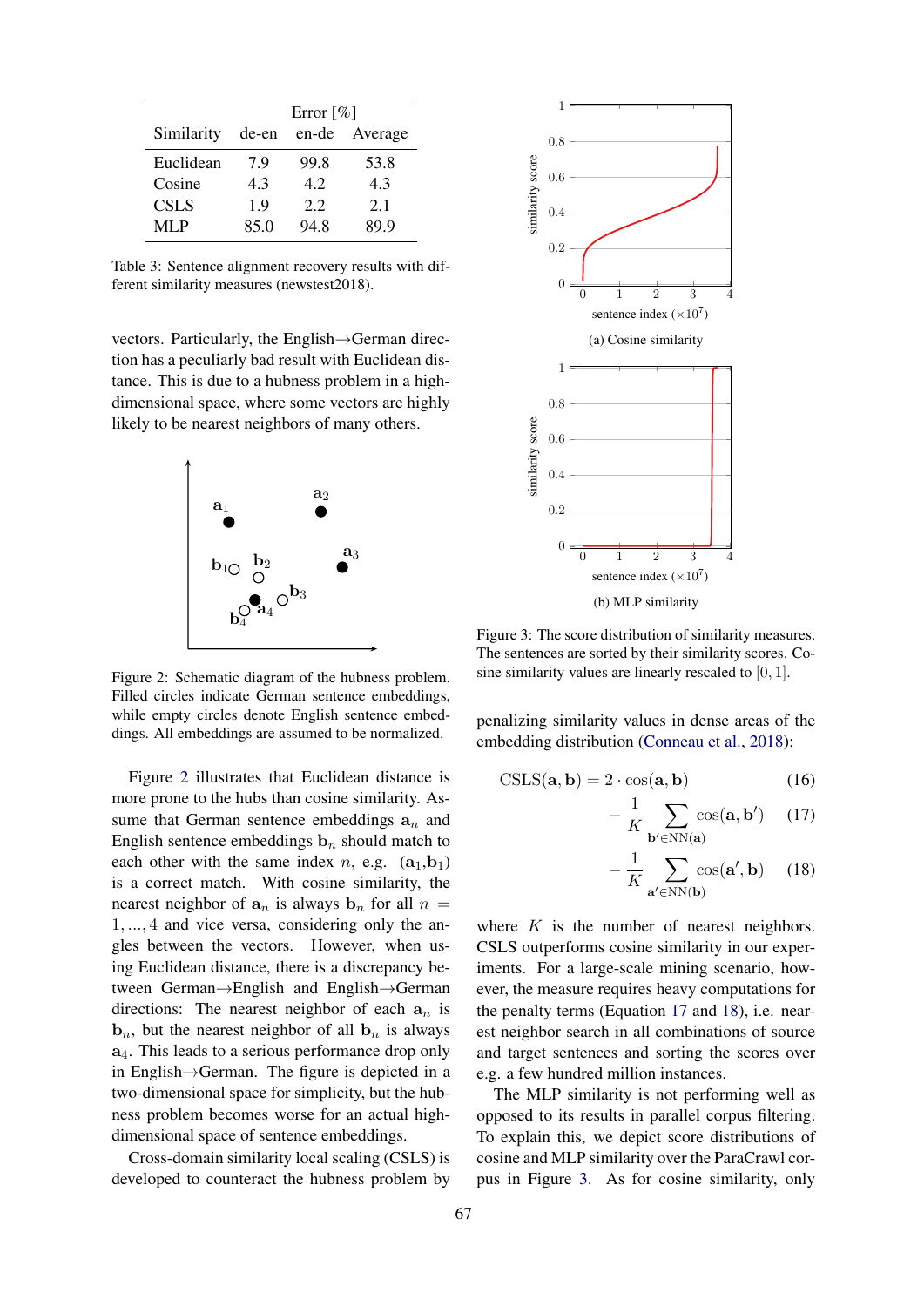<span id="page-7-0"></span>

|                                                                                                                                                                                                    |                                                                                                                                                                      | Similarity |            |
|----------------------------------------------------------------------------------------------------------------------------------------------------------------------------------------------------|----------------------------------------------------------------------------------------------------------------------------------------------------------------------|------------|------------|
| German sentence                                                                                                                                                                                    | English sentence                                                                                                                                                     | Cosine     | <b>MLP</b> |
| the requested URL / dictionary / $m$ / $\overline{\phantom{a}}$<br>mar _ eisimpleir.htm was not found on<br>this server.                                                                           | additionally, a 404 Not Found error was<br>encountered while trying to use an Er-<br>rorDocument to handle the request.                                              | 0.185      | 0.000      |
| becoming Prestigious In The Right Way                                                                                                                                                              | how I Feel About School                                                                                                                                              | 0.199      | 0.000      |
| nach dieser Aussage sollte die türkische<br>Armee somit eine internationale Inter-<br>vention gegen Syrien provozieren.                                                                            | according to his report, the Turkish<br>army was aiming to provoke an inter-<br>national intervention against Syria.                                                 | 0.563      | 1.000      |
| allen Menschen und Beschäftigten, die<br>um Freiheit kämpfen oder bei Kundge-<br>bungen ums Leben kamen, Achtung<br>zu bezeugen und die unverzügliche<br>Freilassung aller Inhaftierten zu fordern | to pay tribute to all people and work-<br>ers who have been fighting for freedom<br>or fallen in demonstrations and demand<br>the immediate release of all detainees | 0.427      | 0.999      |

Table 4: Example sentence pairs in the ParaCrawl corpus (Section [4.2\)](#page-5-0) with their similarity values.

a small fraction of the corpus is given low- or high-range scores (smaller than 0.2 or larger than 0.6). The remaining sentences are distributed almost uniformly within the score range inbetween.

The distribution curve of the MLP similarity has a completely different shape. It has a strong tendency to classify a sentence pair to be extremely bad or extremely good: nearly 80% of the corpus is scored with zero and only 3.25% gets scores between 0.99 and 1.0. Table [4](#page-7-0) shows some example sentence pairs with extreme MLP similarity values.

This is the reason why the MLP similarity does a good job in filtering, especially in selecting a small portion (10M-word) of good parallel sentences. Table [4](#page-7-0) compares cosine similarities and the MLP scores for some sentence pairs in the raw corpus for our filtering task (Section [4.2\)](#page-5-0). The first two sentence pairs are absolutely nonparallel; both similarity measures give low scores, while the MLP similarity emphasizes the bad quality with zero scores. The third example is a decent parallel sentence pair with a minor ambiguity, i.e. *his* in English can be a translation of *dieser* in German or not, depending on the document-level context. Both measures see this sentence pair as a positive example.

The last example is parallel but the translation involves severe reordering: long-distance changes in verb positions, switching the order of relative clauses, etc. Here, cosine similarity has trouble in rating this case highly even if it is perfectly

parallel, eventually filtering it out from the training data. On the other hand, our MLP similarity correctly evaluates this difficult case by giving a nearly perfect score.

However, the MLP is not optimized for precise differentiation among the good parallel matches. It is thus not appropriate for sentence alignment recovery that requires exact 1-1 matching of potential source-target pairs. A steep drop in the curve of Figure [3b](#page-6-4) also explains why it performs slightly inferior to the best system in the 100Mword filtering task (Table [2\)](#page-5-2). The subsampling exceeds the dropping region and includes many zeroscored sentence pairs, where the MLP similarity cannot measure the quality well.

### 5.2 Negative Training Examples

In the MLP similarity training, we can use publicly available parallel corpora as the positive sets. For the negative sets, however, it is not clear which dataset we should use: entirely nonparallel sentences, partly parallel sentences, or sentence pairs of quality inbetween. We experimented with negative examples of different quality in Table [5.](#page-8-0) Here is how we vary the negativity:

- 1. Score the sentence pairs of the ParaCrawl corpus with our bilingual sentence embedding using cosine similarity.
- 2. Sort the sentence pairs by the scores.
- 3. Divide the sorted corpus into five portions by top-scored cut of 20%, 40%, 60%, 80%, and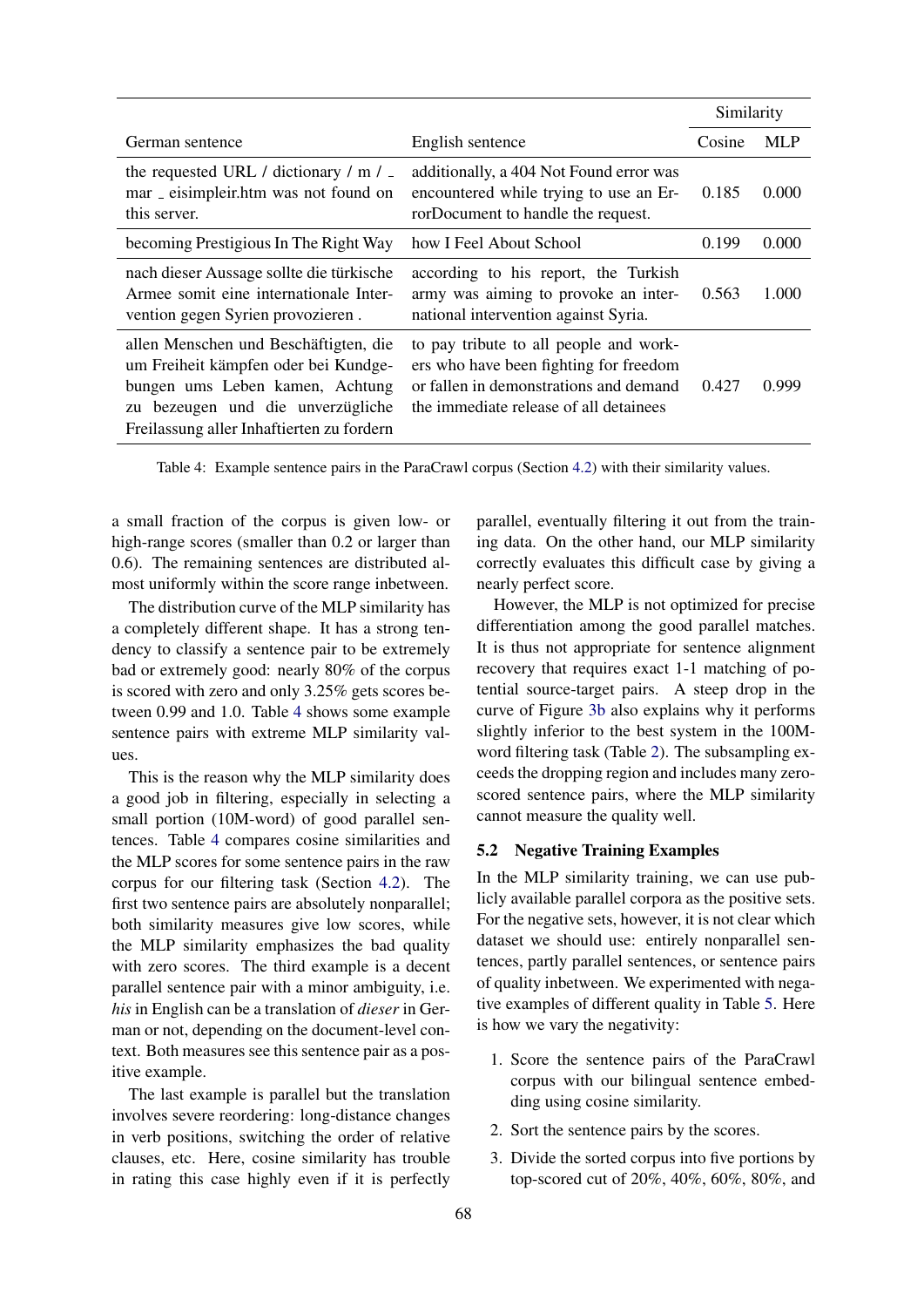<span id="page-8-0"></span>

| Negative examples | BLEU $[\%]$ |
|-------------------|-------------|
| Random sampling   | 33.3        |
| $20\%$ worst      | 29.9        |
| $40\%$ worst      | 33.3        |
| $60\%$ worst      | 33.7        |
| $80\%$ worst      | 32.1        |
| $100\%$ worst     | 25.7        |

Table 5: Parallel corpus filtering results (10M-word task) with different negative sets for training MLP similarity (newstest2016, i.e. the validation set).

100%.

4. Take the last 100k lines for each portion.

A negative set from the 20%-worst part stands for relatively less problematic sentence pairs, intending for elaborate classification among perfect parallel sentences (positive set) and almost perfect ones. With the 100%-worst examples, we focus on removing absolutely nonsense pairing of sentences. As a simple baseline, we also take 100k sentences randomly without scoring, representing mixed levels of negativity.

The results in Table [5](#page-8-0) show that a moderate level of negativity (60%-worst) is most suitable for training an MLP similarity model. If the negative set contains too many excellent examples, the model may mark acceptable parallel sentence pairs with zero scores. If the negative set consists only of certainly nonparallel sentence pairs, the model is weak in discriminating mid-quality instances, some of which are crucial to improve the translation system.

Random selection of sentence pairs also works surprisingly well compared to carefully tailored negative sets. It does not require us to score and sort the raw corpus, so it is very efficient, sacrificing performance slightly. We hypothesize that the average negative level of this random set is also moderate and similar to that of the 60%-worst.

# 6 Conclusion

In this work, we present a simple method to train bilingual sentence embeddings by combining vanilla RNN NMT (without attention component) and sequential autoencoder. By optimizing a shared decoder with combined training objectives, we force the source and target sentence embeddings to share their space. Our model is trained

with parallel and monolingual data of the corresponding language pair, with neither pivot languages nor N-way parallel data. We also propose to use a binary classification MLP as a similarity measure for matching source and target sentence embeddings.

Our bilingual sentence embeddings show consistently strong performance in both sentence alignment recovery and the WMT 2018 parallel corpus filtering tasks with only a single model. We compare various similarity measures for bilingual sentence matching, verifying that cosine similarity is preferred for a mining task and our MLP similarity is very effective in a filtering task. We also show that a moderate level of negativity is appropriate for training the MLP similarity, using either random examples or mid-range scored examples from a noisy parallel corpus.

Future work would be regularizing the MLP training to obtain a smoother distribution of the similarity scores, which could supplement the weakness of the MLP similarity (Section [5.1\)](#page-5-1). Furthermore, we plan to adjust our learning procedure towards the downstream tasks, e.g. with an additional training objective to maximize the cosine similarity between the source and target encoders [\(Arivazhagan et al.,](#page-9-22) [2019\)](#page-9-22). Our method should be tested also on many other language pairs which do not have parallel data involving a pivot language.

### Acknowledgments



This work has received funding from the European Research Council (ERC) (under the European Union's Horizon 2020 research and innovation programme, grant agreement No 694537, project "SEQCLAS"), the Deutsche Forschungsgemeinschaft (DFG; grant agreement NE 572/8-1, project "CoreTec"), and eBay Inc. The GPU cluster used for the experiments was partially funded by DFG Grant INST 222/1168-1. The work reflects only the authors' views and none of the funding agencies is responsible for any use that may be made of the information it contains.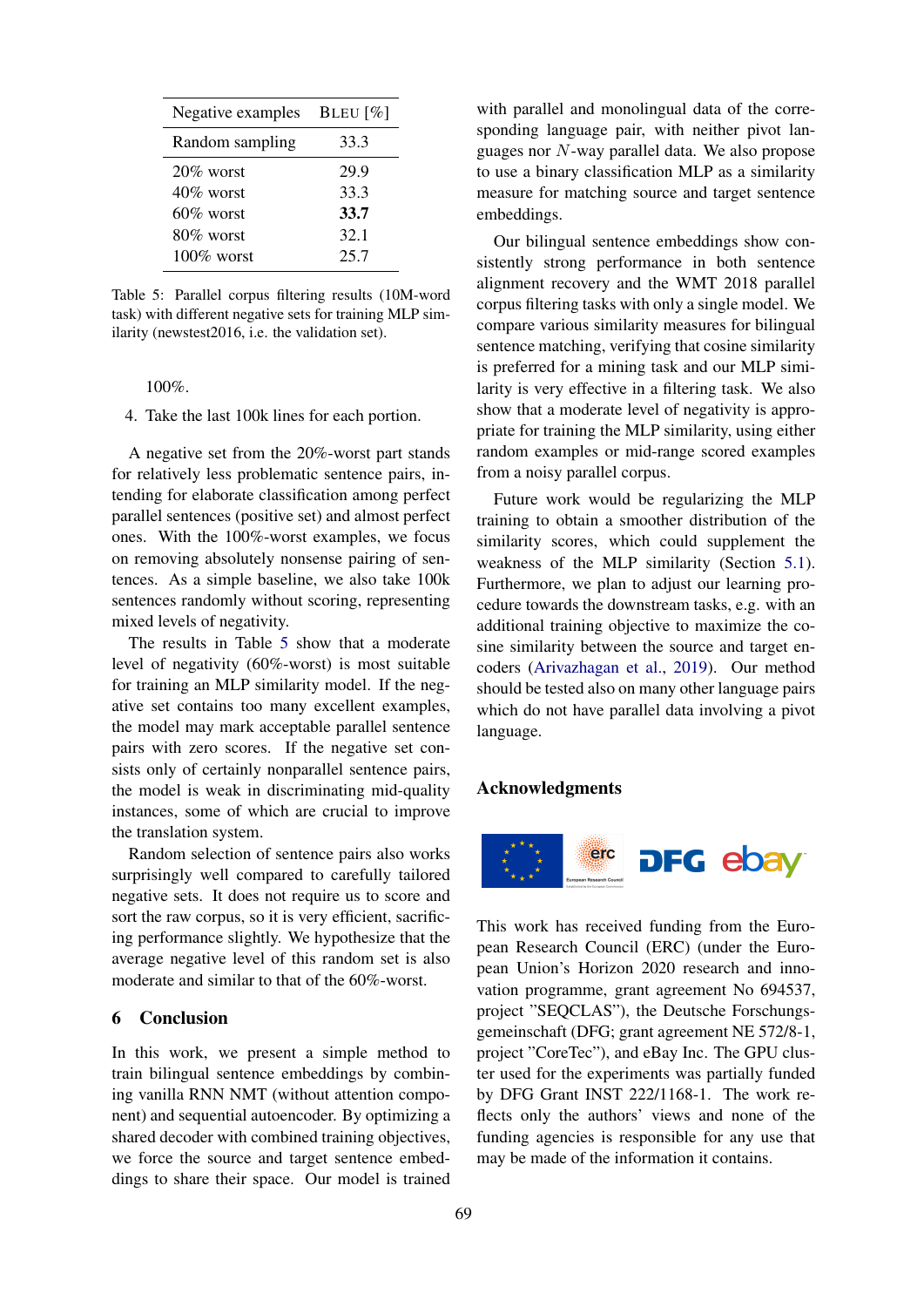#### References

- <span id="page-9-22"></span>Naveen Arivazhagan, Ankur Bapna, Orhan Firat, Roee Aharoni, Melvin Johnson, and Wolfgang Macherey. 2019. The missing ingredient in zero-shot neural machine translation. *arXiv:1903.07091*.
- <span id="page-9-18"></span>Mikel Artetxe, Gorka Labaka, and Eneko Agirre. 2017. Learning bilingual word embeddings with (almost) no bilingual data. In *Proceedings of the 55th Annual Meeting of the Association for Computational Linguistics (ACL 2017)*, volume 1, pages 451–462.
- <span id="page-9-15"></span>Mikel Artetxe and Holger Schwenk. 2018a. Marginbased parallel corpus mining with multilingual sentence embeddings. *arXiv:1811.01136*.
- <span id="page-9-12"></span>Mikel Artetxe and Holger Schwenk. 2018b. Massively multilingual sentence embeddings for zero-shot cross-lingual transfer and beyond. *arXiv:1812.10464*.
- <span id="page-9-16"></span>Dzmitry Bahdanau, Kyunghyun Cho, and Yoshua Bengio. 2014. Neural machine translation by jointly learning to align and translate. *arXiv*, pages arXiv– 1409.
- <span id="page-9-19"></span>Christopher M Bishop et al. 1995. *Neural networks for pattern recognition*. Oxford university press.
- <span id="page-9-20"></span>Piotr Bojanowski, Edouard Grave, Armand Joulin, and Tomas Mikolov. 2017. Enriching word vectors with subword information. *Transactions of the Association for Computational Linguistics*, 5:135–146.
- <span id="page-9-0"></span>Ondřej Bojar, Christian Federmann, Mark Fishel, Yvette Graham, Barry Haddow, Matthias Huck, Philipp Koehn, and Christof Monz. 2018. Findings of the 2018 conference on machine translation (wmt18). In *Proceedings of the Third Conference on Machine Translation, Volume 2: Shared Task Papers*, pages 272–307, Belgium, Brussels.
- <span id="page-9-11"></span>AP Sarath Chandar, Mitesh M Khapra, Balaraman Ravindran, Vikas Raykar, and Amrita Saha. 2013. Multilingual deep learning. In *Deep Learning Workshop at NIPS*.
- <span id="page-9-17"></span>Alexis Conneau, Guillaume Lample, Marc'Aurelio Ranzato, Ludovic Denoyer, and Hervé Jégou. 2018. Word translation without parallel data. In *Proceedings of 6th International Conference on Learning Representations (ICLR 2018)*.
- <span id="page-9-3"></span>Dan Stefănescu, Radu Ion, and Sabine Hunsicker. 2012. Hybrid parallel sentence mining from comparable corpora. In *Proceedings of the 16th Conference of the European Association for Machine Translation*, pages 137–144.
- <span id="page-9-7"></span>Cristina Espana-Bonet, Adam Csaba Varga, Alberto ´ Barrón-Cedeño, and Josef van Genabith. 2017. An empirical analysis of nmt-derived interlingual embeddings and their use in parallel sentence identification. *IEEE Journal of Selected Topics in Signal Processing*, 11(8):1340–1350.
- <span id="page-9-1"></span>Miquel Esplá-Gomis and Mikel L. Forcada. 2009. Bitextor, a free/open-source software to harvest translation memories from multilingual websites. In *Proceedings of MT Summit XII*, Ottawa, Canada.
- <span id="page-9-2"></span>Thierry Etchegoyhen and Andoni Azpeitia. 2016. Settheoretic alignment for comparable corpora. In *Proceedings of the 54th Annual Meeting of the Association for Computational Linguistics (Volume 1: Long Papers)*, volume 1, pages 2009–2018.
- <span id="page-9-8"></span>Mandy Guo, Qinlan Shen, Yinfei Yang, Heming Ge, Daniel Cer, Gustavo Hernandez Abrego, Keith Stevens, Noah Constant, Yun-hsuan Sung, Brian Strope, et al. 2018. Effective parallel corpus mining using bilingual sentence embeddings. In *Proceedings of the Third Conference on Machine Translation: Research Papers*, pages 165–176.
- <span id="page-9-13"></span>Hany Hassan, Anthony Aue, Chang Chen, Vishal Chowdhary, Jonathan Clark, Christian Federmann, Xuedong Huang, Marcin Junczys-Dowmunt, William Lewis, Mu Li, et al. 2018. Achieving human parity on automatic chinese to english news translation. *arXiv preprint arXiv:1803.05567*.
- <span id="page-9-6"></span>Karl Moritz Hermann and Phil Blunsom. 2014. Multilingual models for compositional distributed semantics. In *Proceedings of the 52nd Annual Meeting of the Association for Computational Linguistics (Volume 1: Long Papers)*, volume 1, pages 58–68.
- <span id="page-9-21"></span>Felix Hieber, Tobias Domhan, Michael Denkowski, David Vilar, Artem Sokolov, Ann Clifton, and Matt Post. 2017. Sockeye: A toolkit for neural machine translation. *arXiv preprint arXiv:1712.05690*.
- <span id="page-9-9"></span>Eric H Huang, Richard Socher, Christopher D Manning, and Andrew Y Ng. 2012. Improving word representations via global context and multiple word prototypes. In *Proceedings of the 50th Annual Meeting of the Association for Computational Linguistics: Long Papers-Volume 1*, pages 873–882. Association for Computational Linguistics.
- <span id="page-9-14"></span>Marcin Junczys-Dowmunt. 2018. Dual conditional cross-entropy filtering of noisy parallel corpora. In *Proceedings of the Third Conference on Machine Translation: Shared Task Papers*, pages 888–895.
- <span id="page-9-4"></span>Max Kaufmann. 2012. Jmaxalign: A maximum entropy parallel sentence alignment tool. *Proceedings of COLING 2012: Demonstration Papers*, pages 277–288.
- <span id="page-9-10"></span>Alexandre Klementiev, Ivan Titov, and Binod Bhattarai. 2012. Inducing crosslingual distributed representations of words. In *Proceedings of COLING 2012*, pages 1459–1474.
- <span id="page-9-5"></span>Philipp Koehn, Huda Khayrallah, Kenneth Heafield, and Mikel L Forcada. 2018. Findings of the wmt 2018 shared task on parallel corpus filtering. In *Proceedings of the Third Conference on Machine Translation: Shared Task Papers*, pages 726–739.